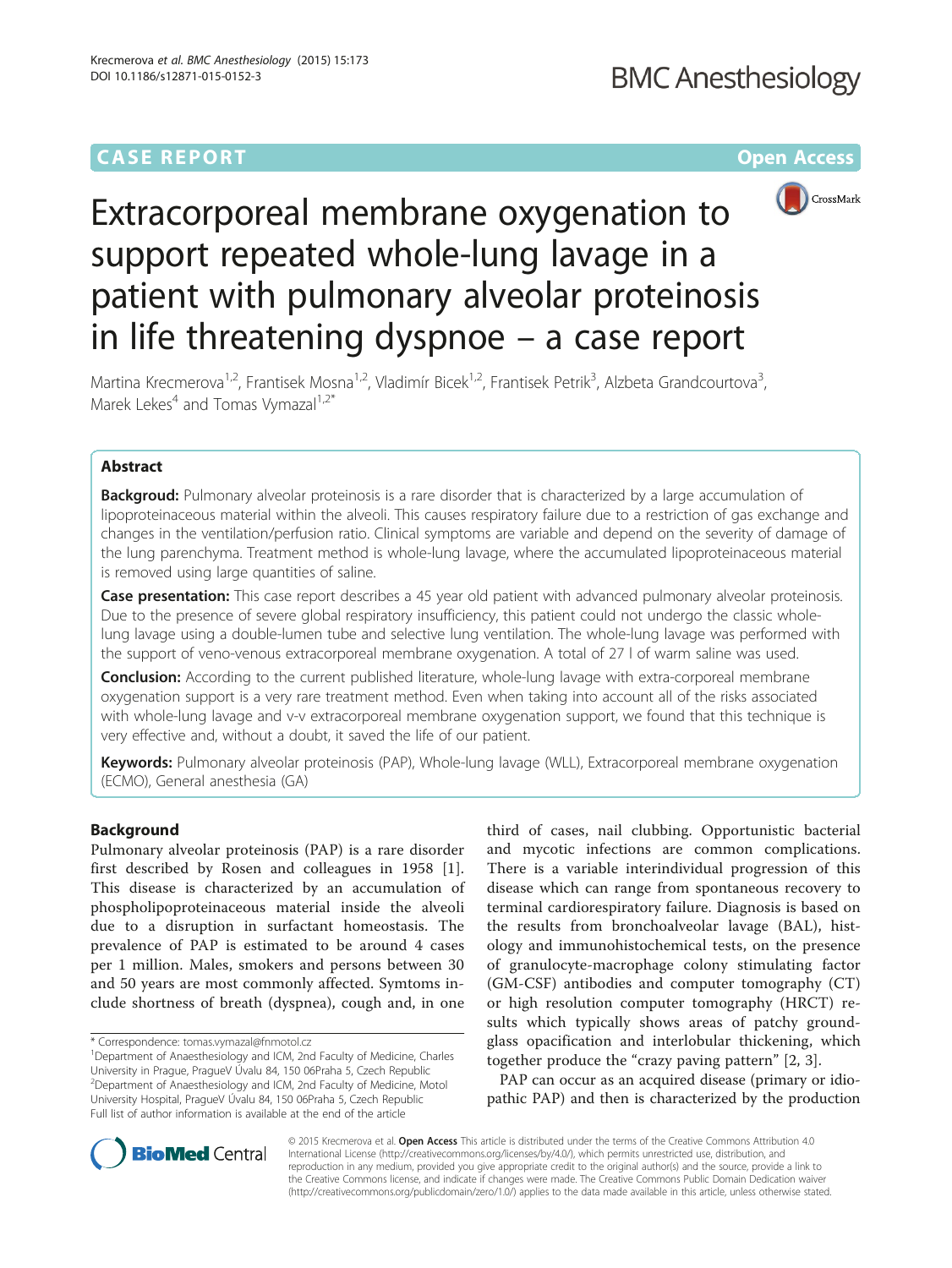of GM-CSF antibodies, therefore is autoimmune in origin. Congenital forms of PAP are less commonly seen and they are caused by a mutated gene responsible for surfactant production or by a mutated receptor for GM-CSF. These forms can be treated with medical therapy (GM-CSF substitutes, biological treatment with monoclonal antibodies or plasmapheresis). Secondary forms of PAP are associated with other illnesses, mainly hematooncological diseases, exposure to anorganic materials (eg. silicone), or from side-effect of medication such as immunosuppresive drugs or amiodarone. Rarely, PAP can be a part of the aquired immune deficiency syndrome (AIDS).

The treatment of aquired forms of PAP are mainly bronchoalveolar lavage where the lungs are flushed out with large quantities of saline. This can be performed on individual lung segments, lobes or on the whole lung with possibility for longer pauses between each lavage treatment. The whole-lung lavage (WLL) has been described as the most effective method of treatment [[2, 3\]](#page-4-0).

### Case presentation

This is a case report of a 45-year old female with a history of work exposure to a dusty environment. She was living on a farm where the hens, rabbits and dogs were present and also had a history of smoking 20 cigarettes a day for 19 years. The patient reported progressive worsening of the shortness of breath on exertion for the last year. A diagnosis of PAP was performed based on the HRCT and BAL results. One-sided lung lavage was repeatedly performed with the final procedure being complicated by acute respiratory failure and the need for mechanical ventilation. The therapeutic effect of the lavage treatments was short-lived and was followed by progression of the disease. Oxygen saturation on room air at rest (SpO2) was measured as low as 80 %. The patient was therefore dependent on a long-term home oxygen therapy. One year following the diagnose of PAP, SpO2 at rest on room air dropped to 72 %. The patient's health status began to deteriorate, withan insufficiency of the right heart developing and a Mycobacterium intracellular lung infection was diagnosed and was subsequently repeatedly treated with a combination of antibodies. High resolution computed tomography results showed a severe 'crazy paving' pattern bilaterally. Arterial blood gas on home oxygen therapy with O2 at 6L/min showed pO2 6.36 kPa and pCO2 3.6 kPa. Due to rapid disease progression and the presence of severe respiratory insufficiency, the patient was indicated for the bilateral lung lavage and the procedure was performed using veno-venous ECMO support. The protocol recommended by the American College of Chest Physicians from 2009 was followed during the performance of this treatment [[4](#page-4-0)].

Upon admission to the operating theatre, non-invasive monitoring was commenced (electrocardiograph - ECG, non-invasive blood pressure measurement – NIBP, pulse oximetry). The initial values were as follows – sinus rhythm 90/min, NIBP 160/90 mmHg, SpO2 ( on the room air ) was 80 %. An 18 G peripheral venous cannula was placed to the right cubital vein. Induction to general anesthesia was commenced with remifentanil at 0.25 ug/ kg/min, 180 mg of propofol and 70 mg of rocuronium. Tracheal intubation was performed with a 37 Ch left-sided double-lumen tube without a carinal hook (Robertshaw) and its position was confirmed with a bronchoscope. A urinary catheter was inserted. The patient was ventilated using volume-controlled ventilation (VCV) with a tidal volume of 480 mL during bilateral lung ventilation, a respiratory rate of 10 breaths/min, an inspiration:expiration ratio of 1:2, positive-end expiratory pressure (PEEP) of 5 cm H2O and the initial FiO2 was 1.0. Ventilation was adjusted based on the SpO2 and ETCO2 values until the introduction of the v-v ECMO. Anesthesia was maintained intravenously (TIVA) with propofol at a dosage of 0.7 mcg/Kg/min and analgesia with remifentanil at a dosage of 0.16 mcg/ kg/min. Based on the recommendation of the Local Hospital Drug Commitee, the procedure was performed with antibiotic prophylaxis using 2g of cefotaxim 6 hourly.

After examination of both internal jugular veins and femoral veins, a 8.5 Fr x 20 cm central venous catheter was insered into the left internal jugular vein. Additionally, a 8.5 Fr x 10 cm sheath was placed into the left subclavian vein to allow for potential invasive monitoring using a pulmonary catheter or in the instance that high-volume fluid therapy would be necessary. Arterial cannulation was performed on the left radial artery to ensure direct blood pressure monitoring.

Selective ventilation of the right or left lung was not possible due to the production of a right-left shunt which would lead to the severe derangement of oxygenation and highly increase the accumulation of CO2 in the body.

Using transesophaegeal echocardiography (TEE), the kinetics of the left and right heart were found to be normal without any valve pathology or pericardial separation. A bolus of heparin (5000 I.U.) was administered prior to cannulation for the v-v ECMO. The infusion cannula was placed in the right internal jugular vein while the drainage cannula was placed in the right femoral vein. The position of the both infusion cannulas was confirmed using TEE. The flow through ECMO was set at 4837 mL/min and was determined after calculating the patient's body surface area which was 1.79m2. After reaching a flow of 4500 mL/min on the ECMO with a FiO2 of 0.8, then the parametres of mechanical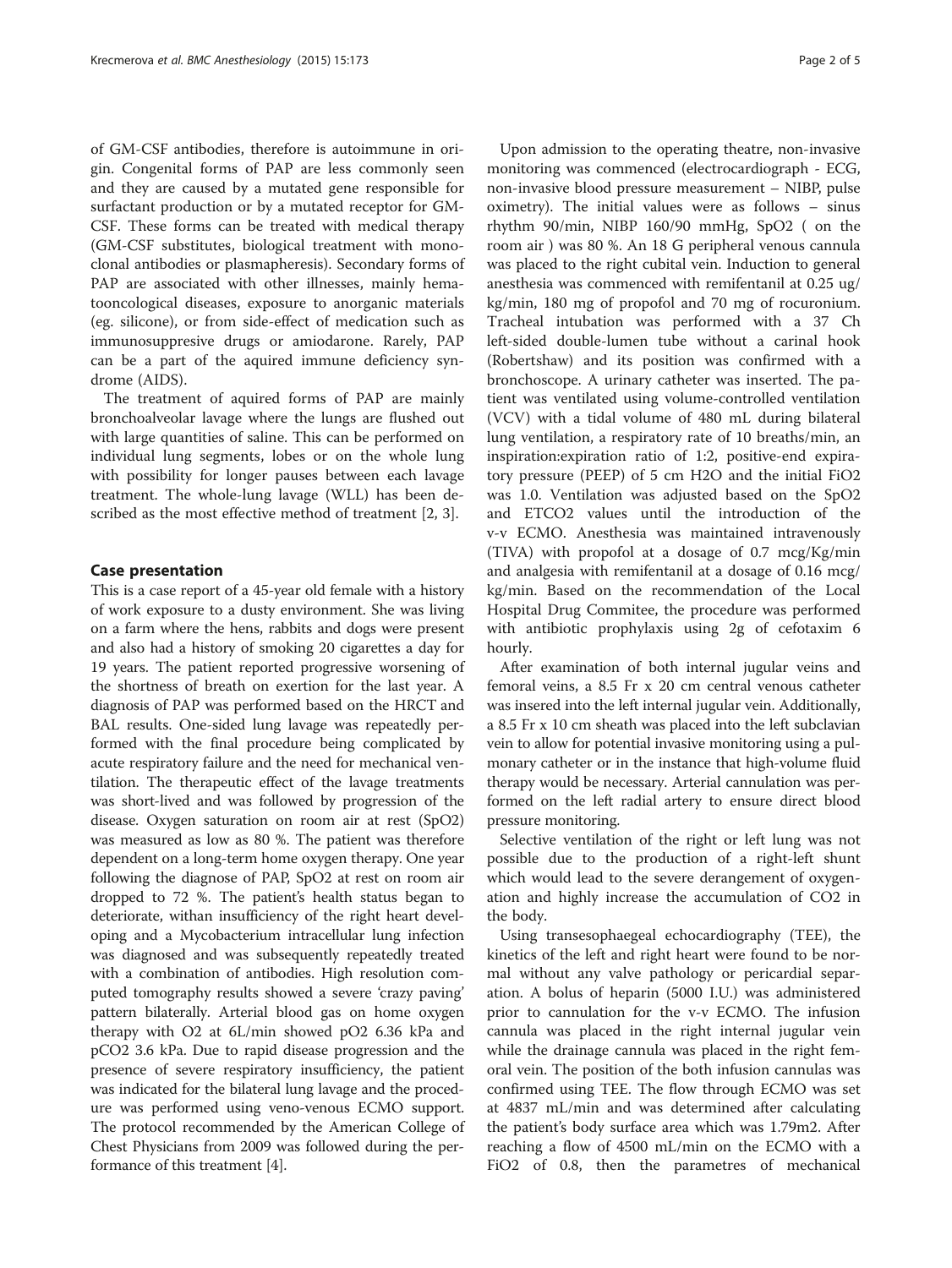ventilation were adjusted accordingly (tidal volume - Vt 300-350 ml, respiratory frequency - RF 10 per minute, PEEP 5 cmH2O, FiO2 0,4). Body core temperature was measured in the esophagus. The activated clotting time (ACT) was measured at precise intervals and heparin boluses were given every 160-200 s.

After fixation of the ECMO cannulae, the patient was positioned on her right side. The position of the DLT was checked with a bronchoscope. Prior to insertion, both cuffs were tested under water for any leakage. The operating table was placed in anti-Trendelenburg ("head up") position. Subsequently, the first 1000 mL of warmed (37 °C) saline was introduced into the left lung, after which followed a 4 min long manual physiotherapeutic massage of the chest wall – using percussional postural massage and vibrational techniques with the goal of freeing the maximal amount of accumulated material. Afterwards, the fluid was released with the help of gravity by placing the patient in the Trendelenberg position ("head down"). This procedure was repeated several times. At first, the collected fluid was yellowish-white and cloudy with floccules that sedimented and were collected. Progressively, the fluid became more and more clear (Fig. 1).

After completing the lavage of the left lung, the patient was positioned on her left side and the same procedure was performed on the right lung. Over 225 min, the left lung was rinsed with 12,000 mL of warm saline and 11,680 mL of the fluid was collected (320 mL were absorbed) and over the course of 150 min, the right lung was rinsed with 15,000 mL of warm saline and 14,530 mL were collected (470 mL were absorbed). During the entire procedure, several incidents of isolated hemodynamically insignificant supraventricular and polytopic ventricular ectopics were registered but did not require any intervention. Normothermia was maintained for the duration of the procedure. Electrolyte levels were monitored



Fig. 1 The character of the first (on the left) and the last portions of fluid used for the lung lavage

throughout the procedure and the levels of potassium and magnesium had to be corrected. Diuresis was supported using furosemide at a dosage of 15 mg/h. In order to ensure proper perfusion, mean arterial pressure (MAP) was maintained at 75 mmHg by continuous administration of norepinephrine at a dosage of 0.10-0.15 ug/kg/min.

Oxygenation parameters during the procedure which lasted 9 h are summarized at the Table 1.

The v-v ECMO flow was held at maximum values for the entire duration of the procedure, in order to decrease the amount of desaturated blood flow through the lung undergoing lavage. The FiO2 values on the ECMO were determined according to the patient paO2 and varied between 0.6 and 0.8 for the duration of the procedure. It is clear from the initial oxygen values that without the use of the v-v ECMO, the bilateral lung lavage would have caused life threatening hypoxia. The patient's life would also have been endangered by significant hypercarbia leading to respiratory acidosis. The physiological value of pCO2 was adjusted by changing of gas flow on the ECMO.

After completion of the bilateral lung lavage, the patient was placed on her back and re-intubated with an ordinary endotracheal tube size 7.5. A small amount of remaining fluid was removed from the lungs bronchoscopically. The sedated and hemodynamically stable patient was then moved to the intensive care unit with continued support of the v-v ECMO. In the first few hours post-op, there was a progressive worsening of oxygenation and a left-sided pneumothorax was diagnosed. After the prompt insertion of a chest drain, this was corrected. Due to an insufficient diuresis and risk of hypervolemia, continuous renal replacement therapy (CRRT) was initiated. Within three days, the CRRT and v-v ECMO were discontinued and ventilatory weaning was started On the 9th day, the patient was extubated, but due to poor oxygenation and a hypoxemic index of 200, she was soon placed on non-invasive ventilation. On the 11th day the patient was transferred from the ICU to the Respiratory Care Department for further treatment.

| Table 1 Oxygenation parameters during the procedure |  |  |  |  |
|-----------------------------------------------------|--|--|--|--|
|-----------------------------------------------------|--|--|--|--|

| Initial value                                                | FiO <sub>2</sub> 0.21 | paO2 6.36 kPa  | SaO2 85 %,<br>SpO <sub>2</sub> 80 % |
|--------------------------------------------------------------|-----------------------|----------------|-------------------------------------|
| After induction                                              | FiO <sub>2</sub> 1.0  |                | SpO <sub>2</sub> 93 %               |
| v-v ECMO start                                               | FiO <sub>2</sub> 0.8  | paO2 39.78 kPa | SaO2 100 %                          |
| After 90 min of left<br>lung lavage, v-v ECMO                | FiO <sub>2</sub> 0.6  | paO2 16.16 kPa | SaO2 98 %                           |
| $225$ min – end time<br>of left lung lavage,<br>v-v ECMO     | FiO <sub>2</sub> 0.8  | paO2 11.59 kPa | SaO2 95,5 %                         |
| Next 150 min - end<br>time of right lung<br>lavage, v-v ECMO | FiO <sub>2</sub> 0.8  | paO2 13,62 kPa | SaO2 97,7 %                         |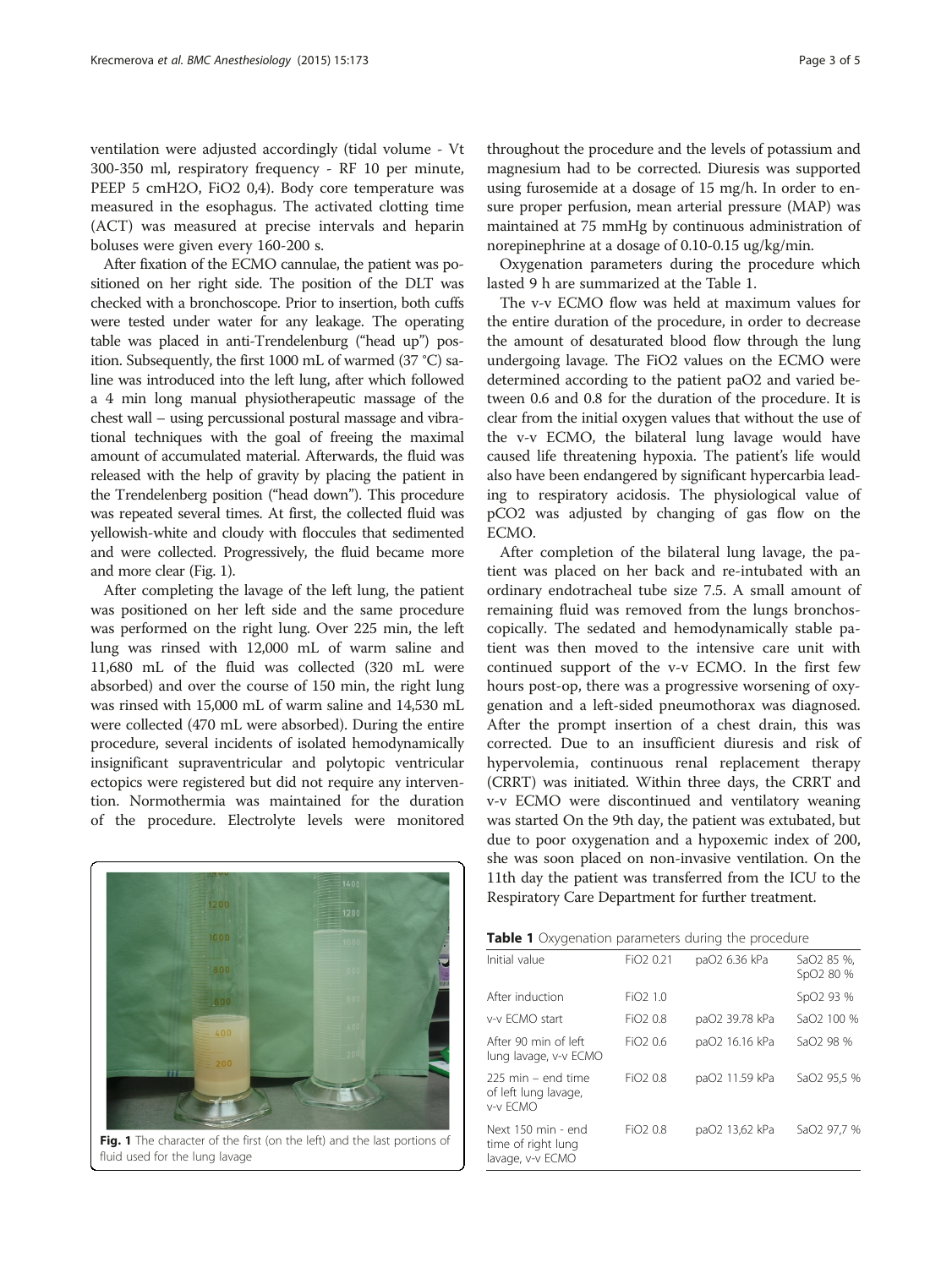## Conclusion

Pulmonary alveolar proteinosis caused life-threatening respiratory failure in our patient with SaO2 levels below 75 %. The only possibility for treatment was bilateral bronchoalveolar lavage which would rinse the accumulated lipoproteinaceous material out of the lungs using warm saline. Abdelmalak et al. published [\[2](#page-4-0)] their experience with high volume wash (up to 50 L in very severe cases) without the need for ECMO and discussed others´approach utilizing hyperbaric oxygen. Noirez et al. presented [[3\]](#page-4-0) a 3-step strategy that was used in a patient with PAP-associated refractory hypoxemia and that combined venovenous extracorporeal membrane oxygenation, double-lumen orotracheal intubation, and bilateral multisegmental sequential lavage. In compliance with current literature [[2, 3](#page-4-0)] the oxygenation and ventilation was assured by v-v ECMO and double-lumen orotracheal intubation during the procedure. The oxygenation improved dramatically on v-v ECMO in our patient. In the literature, a few similar cases have been published [\[5, 6\]](#page-4-0). The first WLL was performed by Ramirez in 1963 [\[7](#page-4-0)]. WLL can be performed with or without ECMO [\[2](#page-4-0), [3, 8\]](#page-4-0). The WLL procedure could be accompanied by derangements of the acid–base and electrolyte balance and hypervolemia [[2](#page-4-0), [8](#page-4-0)]. There is no published information about quantity of absorbed chloride in current literature. In our case, 790 mL of saline was absorbed by the lungs. The plasmatic level of the chloride was checked repeatedly and remained within the physiological range. Since severe generalized oedema of soft tissues was observed together with a change in diuresis, an undefined quantity of chloride is supposed to have been absorbed into the third space. The type of crystalloid to be used in this procedure has not yet been standardized. Derangement of the electrolyte homeostasis causing cardiac arrhythmias could be avoided using Ringer's solution [\[5](#page-4-0)]. The WLL may also be complicated by pneumotorax [[9](#page-4-0)]. Standardized protocols for WLL have not yet been established. Other methods of treatment are GM-CSF substitutes applied subcutaneously or inhalationally, biological treatment with monoclonal antibodies, plasmapheresis, hyperbaric oxygenoterapy and, in severe cases, even lung transplantation [[2, 3](#page-4-0), [10\]](#page-4-0). In our case, we decided for WLL with v-v ECMO support due to the severity of the patient's clinical status and with full knowledge of all associated risks. We found this technique to be very effective and, without a doubt, it saved the life of our patient.

Bilateral lung lavage with the support of VV-ECMO is an effective, and often the only feasible, therapeutic method in patients with pulmonary alveolar proteinosis. Quality multidisiplinary teamwork is extremely important.

#### Ethics approval

The agreement of the Ethics Committee of University Hospital Motol with this case report´s publication was voiced.

## Statement to confirm

Written informed consent was obtained from the patient for publication of this case report and any accompanying images. A copy of the written consent is available for review by the Editor of this journal.

#### **Abbreviations**

AIDS: acquired immunodeficience virus; BAL: bronchoalveolar lavage; CT: computer tomography; ECMO: extracorporeal membrane oxygenation; GM-CSF: granulocyte-macrophage colony stimulating factor; HRCT: high resolution computer tomography; PAP: pulmonary alveolar proteinosis; PEEP: positive end-expiratory pressure; TIVA: total intravenous anesthesia; VCV: volume-controled ventilation; v-v ECMO: veno-venous extracorporeal membrane oxygenation; WLL: whole-lung lavage.

#### Competing interests

All authors declare no financial, personal, or relationships with other people or organizations within 3 years of beginning the work submitted that could inappropriately influence the work submitted.

Copyright By submitting a manuscript, the authors agree that the copyright of their article is transferred to the publishers if and when the article is accepted for publication.

#### Authors' contributions

MK has made substantial contributions to conception and design, acquisition, analysing and interpretation of data, has been involved in drafting the manuscript or revising it critically for important intellectual content. She agreed to be accountable for all aspects of the work in ensuring that questions related to the accuracy or integrity of any part of the work are appropriately investigated and resolved. FM has made substantial contributions to conception and design, acquisition, analysing and interpretation of data. VB has made substantial contributions to conception and design, acquisition, analysing and interpretation of data. TV has made substantial contributions to conception and design, analysis and interpretation of data, has been involved in drafting the manuscript and revising it critically for important intellectual content, has given final approval of the version to be published. He agreed to be accountable for all aspects of the work in ensuring that questions related to the accuracy or integrity of any part of the work are appropriately investigated and resolved. FP has made contributions to acquisition and interpretation of data and has revised critically for important intellectual content. AG has made contributions to acquisition and interpretation of data and has revised critically for important intellectual content. She has been involved in drafting the manuskript. ML has made contributions to acquisition and interpretation of data and has revised critically for important intellectual content. All authors read and approved the final manuscript.

#### Author details

<sup>1</sup>Department of Anaesthesiology and ICM, 2nd Faculty of Medicine, Charles University in Prague, PragueV Úvalu 84, 150 06Praha 5, Czech Republic. <sup>2</sup>Department of Anaesthesiology and ICM, 2nd Faculty of Medicine, Motol University Hospital, PragueV Úvalu 84, 150 06Praha 5, Czech Republic. <sup>3</sup>Pneumology Department, 2nd Faculty of Medicine, Charles University in Prague, PragueV Úvalu 84, 150 06Praha 5, Czech Republic. <sup>4</sup>Department of Rehabilitation and Sports Medicine, 2nd Faculty of Medicine, Charles University in Prague, PragueV Úvalu 84, 150 06Praha 5, Czech Republic.

Received: 8 April 2015 Accepted: 19 November 2015 Published online: 30 November 2015